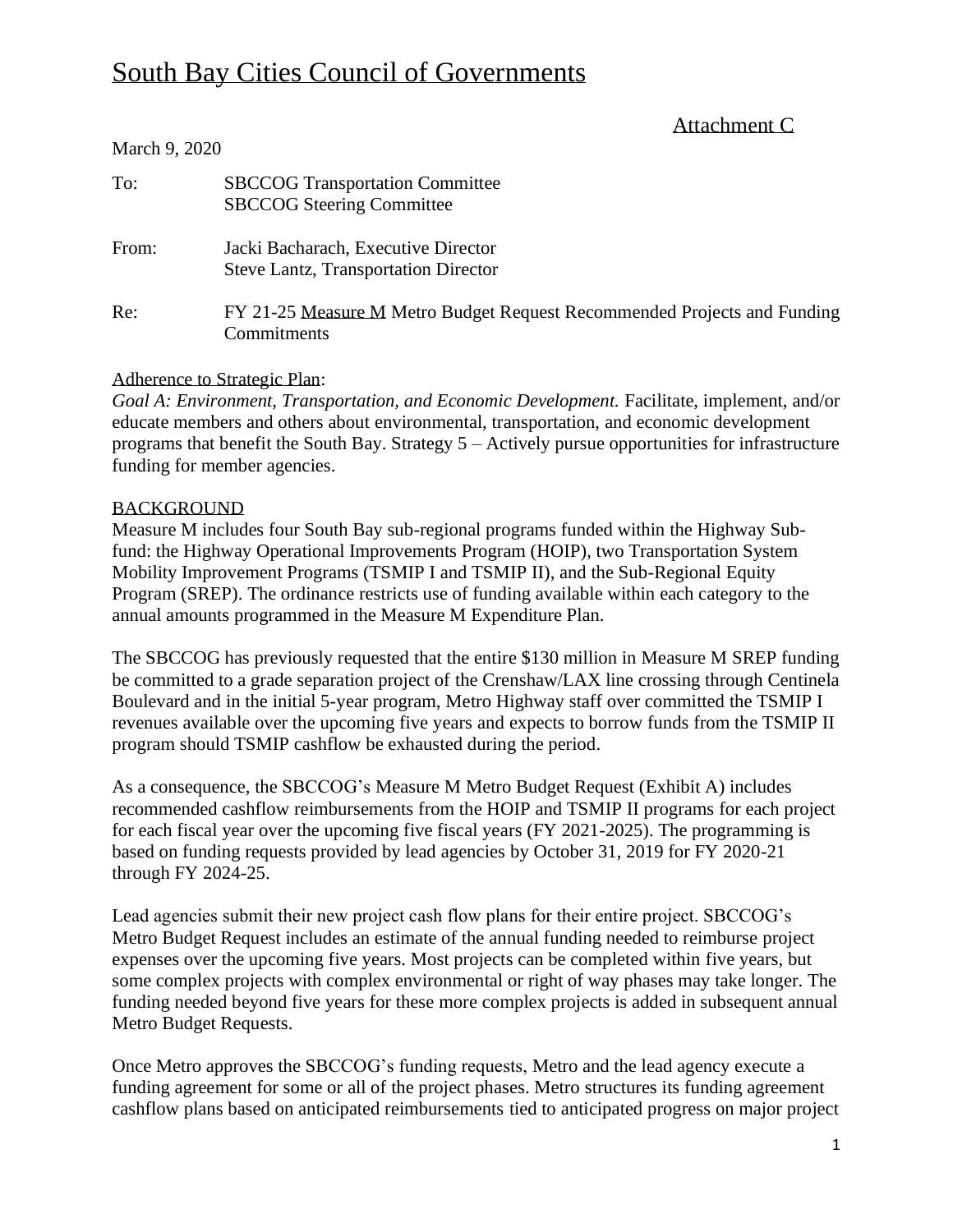phases (e.g.: environmental clearance, design, right-of-way acquisition, and construction). Metro requires lead agencies to document full funding of each implementation phase that is included in a funding agreement. Consequently, SBCCOG must request funding for each implementation phase for which the lead agency expects to be reimbursed during the upcoming five years. Since a project phase can require reimbursements over multiple years and multiple phases may be completed during the five year period, the SBCCOG five-year Measure M Metro Budget Request provides Metro and the project lead agencies a planning basis for establishing reasonable funding reimbursement schedules over the next five years.

Exhibit 1 also includes a column reflecting the estimated "cost to complete" the projects beyond FY 2025. This column, for information only, provides early estimates of project reimbursements that will need to be programmed in subsequent Metro Budget requests based on project schedule adherence and the need to reimburse expenses incurred after FY 2025.

Some projects in the 5-year Metro Budget Request will not be completed or fully reimbursed within the upcoming five years. These projects include those that will not be initiated until year 3-5, larger projects that will require a significant match from non-subregional funding sources, or those projects that will require full environmental impact evaluation process or acquisition of right-of way. Funding for the post-2025 phases will be included in subsequent Measure M MSP Metro Budget Requests when reimbursement schedules and amounts are able to be more accurately projected.

The Measure M MSP reimbursement amounts and schedules in Exhibit 1 are based on:

1. Updated schedules and funding requests for Active project phases in current funding agreements;

2. "Cost to complete" estimates provided by lead agencies for projects that have a current funding agreement but will need additional funding amended into an active funding agreement for project implementation phases that are not currently in the active funding agreements; and,

3. New project requests that were submitted by October 31, 2019 by lead agency applicants for which new funding agreements will be needed.

#### Project Application Evaluation and Scoring

A 5-member subcommittee of the Infrastructure Working Group and Transit Operators Working Group evaluated and scored the applications. One of the significant subcommittee tasks was to determine the proportion of cost for each project to be recommended from Measure M MSP subregional revenues over the five-year period. The Subcommittee considered several formula options and ultimately recommended that the subregional funding share of each project be calculated based on an incremental formula, as follows:

| <b>MSP</b> Increment of Project Cost | <b>MSP</b> Funding Share |
|--------------------------------------|--------------------------|
| Under \$20 million                   | 100\%                    |
| \$20 million to \$35 million         | 90%                      |
| \$35 million to \$75 million         | 30%                      |
| $$75$ million +                      | 20%                      |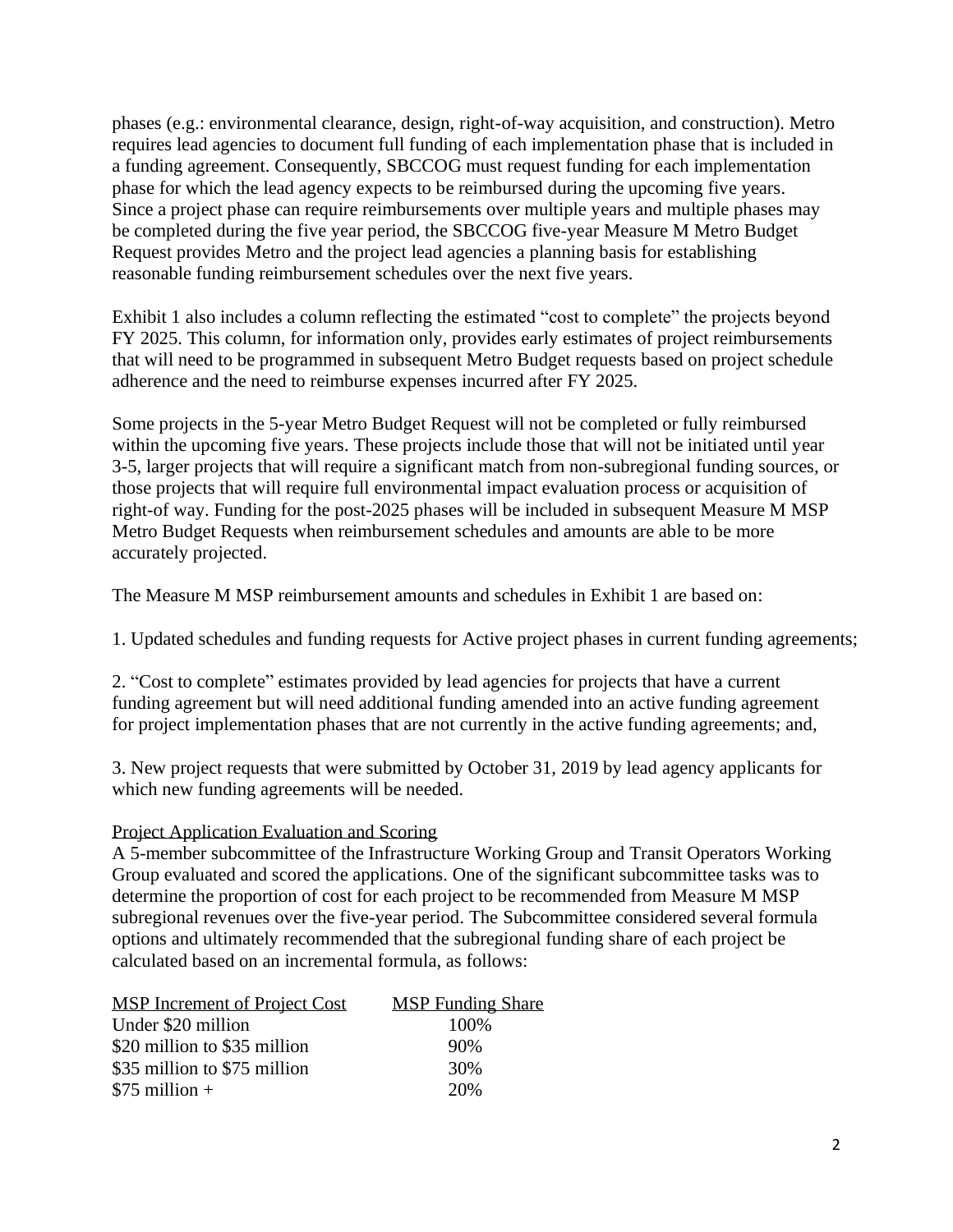The subcommittee also recommended that the maximum cumulative subregional funding share for each project, whether from Measure R SBHP, Measure MSPs or both, be capped at \$250 million.

The formula is designed so that as the project cost rises, the proportionate subregional share of incremental costs declines. As an example, a \$50 million project would be eligible for a subregional share of \$38 million (76%), as follows:

\$20 million (100% of the first \$20 million in project costs) +

\$13.5 million (90% of the \$15 million incremental project cost between \$20 and \$35 million) + \$4.5 million (30% of the \$15 million incremental project cost between \$35 and \$50 million) = \$38 million total

In another example, a \$500 million project would be eligible for a subregional share of \$130.5 million (26 %), as follows:

\$20 million (100% of the first \$20 million in project costs) +

\$13.5 million (90% of the \$15 million incremental project cost between \$20 and \$35 million) + \$12 million (30% of the \$40 million incremental project cost between \$35 and \$75 million) + \$85 million (20% of the \$425 million incremental project cost between \$75 and \$500 million) = \$130.5 million total

The subcommittee-recommended formula accommodates all anticipated project reimbursement requests within the upcoming five years. For those lead agencies that will need additional funding after FY 2025 to complete their projects, the subcommittee recommended that lead agencies with executed funding agreements be allowed to request an amendment of their project funding agreement to add funds up to the recommended cap of \$250 million based on more definitive "cost to complete" project estimates developed in advance of subsequent annual Metro Budget Request cycles.

The subcommittee recommends that Caltrans projects on freeways be required to obtain a match from state or federal funds. In order to not delay project development, the subcommittee recommends that Measure R SBHP or Measure M MSP allocations for Caltrans applications be restricted to PAED and design phases in the current Metro Budget Request. The subcommittee recommends that Caltrans be required to secure commitments from State funds for right-of-way acquisition and/or construction.

In addition to the recommended MSP funding for active and new projects, the Metro Budget Request item includes a line item for SBCCOG project development and administration.

#### NEXT STEPS

The subcommittee recommendations will be considered by the Transportation Committee at its March 9, 2020 meeting. Because there is no Board of Directors meeting in March, the Steering Committee is delegated SBCCOG approval authority and will consider the Transportation Committee recommendations immediately after the March 9th Transportation Committee